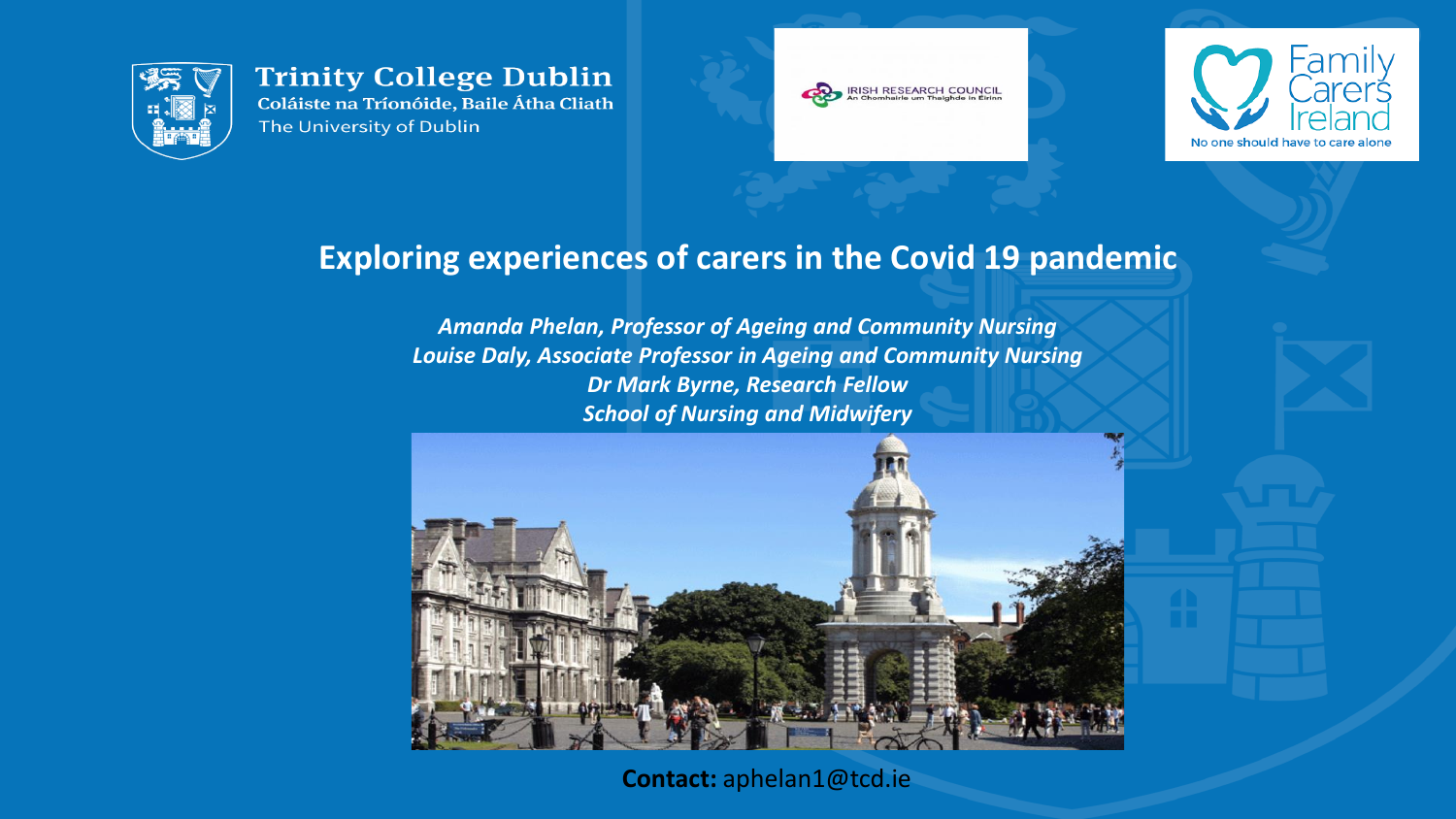## **Background**

**349 million care-dependent individuals globally**: 5% are children aged under the age of 15 years, and 101 million (29%) are older people 60 years of age and over (WHO, 2017)

195,263 Irish family carers (CSO, 2016).

**Irish Health Survey 2019:** 1 in 8 are carers (Over 500,000 when extrapolated to the national population).

**Gender Breakdown:** 60.5% Female, 39.5% Male.

Age 45-64 years (highest) (FCI, 2019)

Average of 5.5 hours per day, 8.7% provide 24Hr care (CSO, 2016).

#### Financial cost to replace: **€20bn.**

- 116,838 recipients of the annual Carer's Support Grant. €1,850
- 89,549 carers receive Carer's Allowance (caring for 99,505 care recipients) (€219.- €385.50)
- 3,427 carers receive Carer's Benefit (caring for 4,043 care recipients) (€220- €330).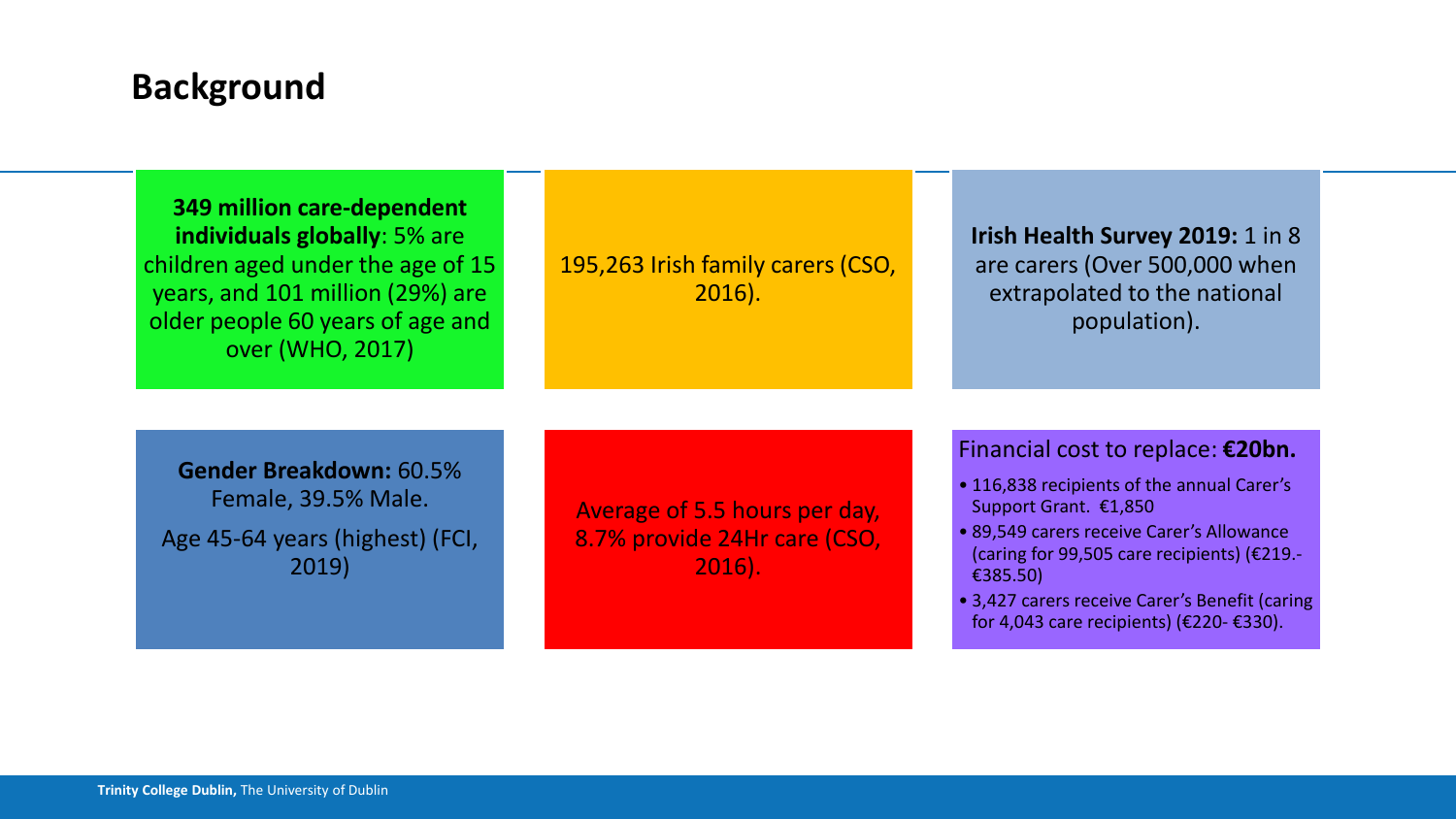## **Experiences of caregiving: What the research indicates.**

A sense of giving back to someone who has cared for them, and the satisfaction of knowing that their loved one is getting excellent care (Associated Press-NORC Center for Public Affairs Research, 2014).

Being valued by care recipient, resilience, self-worth, accomplishment (Bauer et al., 2013)

**Physical and Mental impact:** depression and or anxiety, physical ill health (FCI, 2019; Da Costa et al., 2014; Gupta et al., 2015;Mosquera et al., 2016; Charles et al., 2017; Ambugo et al.**,** 2021).

Poor diet and limited exercise **(**Tatangelo et al., 2018)

**Quality of life: (**Caputo et al., 2016; Irfan et al., 2017; Maresova et al., 2020) **Financial impact:** Burnout for caregivers and society, Impacts of financial demands on caregivers, and Direct costs of caregiving for caregivers (Lambert et al., 2019; Irfan et al., 2017; Gardiner et al., 2014; Gardiner et al., 2019; Coumoundouros et al., 2019; Blue Cross Shield of America, 2021)

**Social impact:** Social exclusion (self/other), loneliness (Rodger et al., 2014; Charles et al., 2017; Ambugo et al.**,** 2021)

**Loss:** of a social partner ie spouse living with dementia (Vasileiou et al., 2017; Family Caregiver Alliance, 2021), quality of relationship, shrunken personal space, diminished social interaction (Victor et al., 2021) Bereavement (Moorehouse & O'Conner,

2021)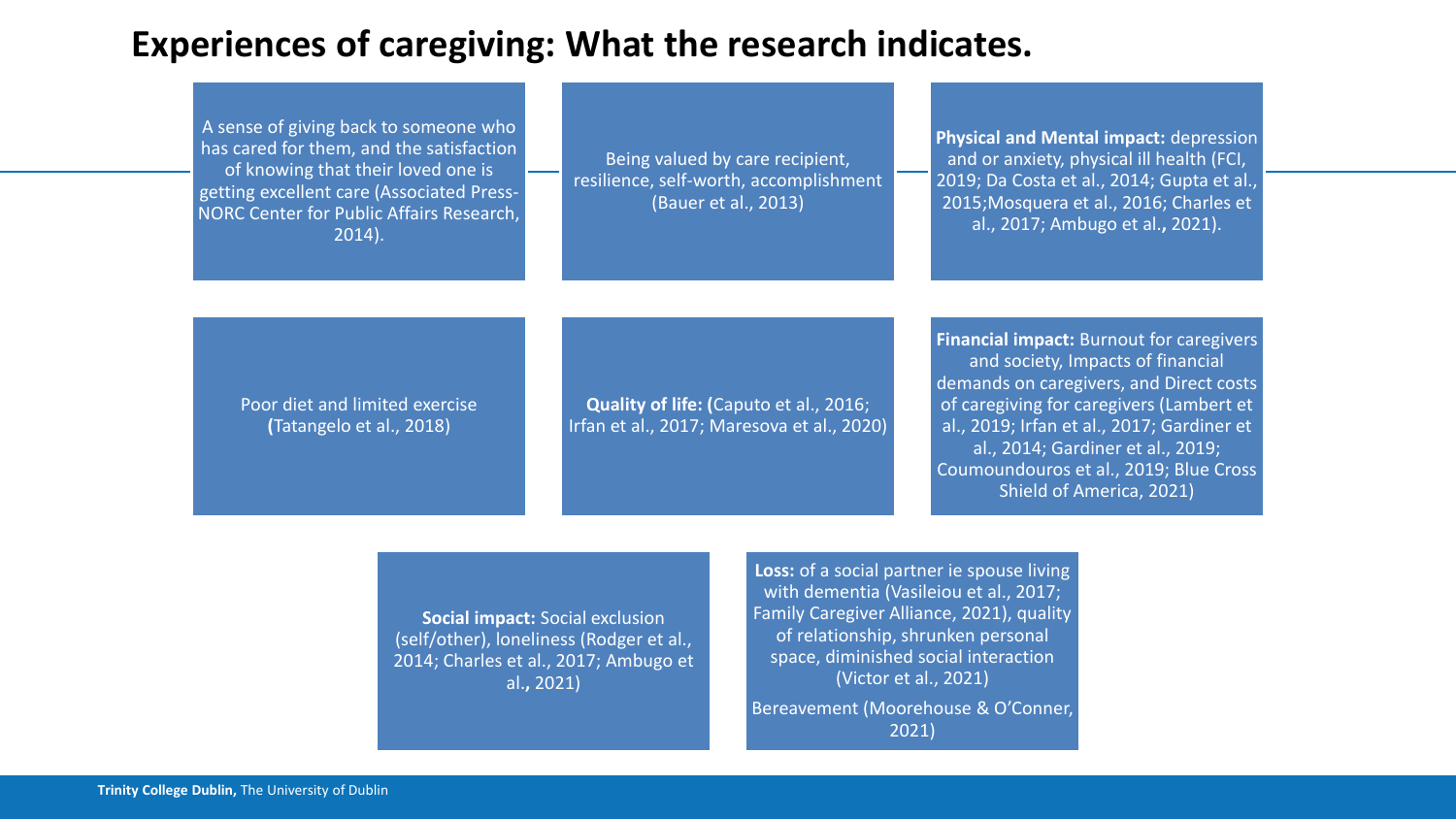| 84%<br>worry about getting the virus<br>and not being able to look after<br>the person(s) they care for   | 63%<br>are concerned about a decline<br>in the health and wellbeing of<br>the person they care for                  | 63%<br>experience delays or<br>cancellations of medical<br>appointments, treatments<br>or surgery |
|-----------------------------------------------------------------------------------------------------------|---------------------------------------------------------------------------------------------------------------------|---------------------------------------------------------------------------------------------------|
| 61%<br>think there is not enough<br>information and advice<br>targeted at family carers about<br>COVID-19 | 60%<br>worry about a decline<br>in their own mental<br>health and wellbeing                                         | 56%<br>are concerned about their<br>loved one displaying increased<br>challenging behaviours      |
| 47%<br>are unable to access<br>appropriate PPE during<br>the outbreak                                     | 43%<br>fear that normal services<br>will not be restored<br>after the crisis                                        | 39%<br>worry about the financial<br>costs and implications<br>of the pandemic                     |
| 37%<br>worry about becoming<br>more socially isolated                                                     | 26%<br>worry about their access to<br>essential supplies such as<br>groceries<br><b>Family Carers Ireland, 2020</b> | 14%<br>cancelled home care<br>services for the person<br>they care for                            |

# **Caregiving in Covid-19**

"Parental caregivers who increased the frequency of providing personal care reported significantly more mental health strains, that is, feeling sad/depressed and anxious/nervous more often since the outbreak of the pandemic. With respect to receiving care, about one out of five care recipients had difficulty in obtaining adequate care from outside the household during the pandemic." (Bergman & Wagner, 2021: 13)

> Intensity of care increased, psychological well-being was impacted (Vislapuu et al., 2021; Courtney Hughes et al., 2021)

"fear and anxiety about visiting hospital, attending appointments and not having access (to accompany/visit), access to care essentials/ respite/resumption of services/needs being met (FCI, 2021)

**Trinity College Dublin,** The University of Dublin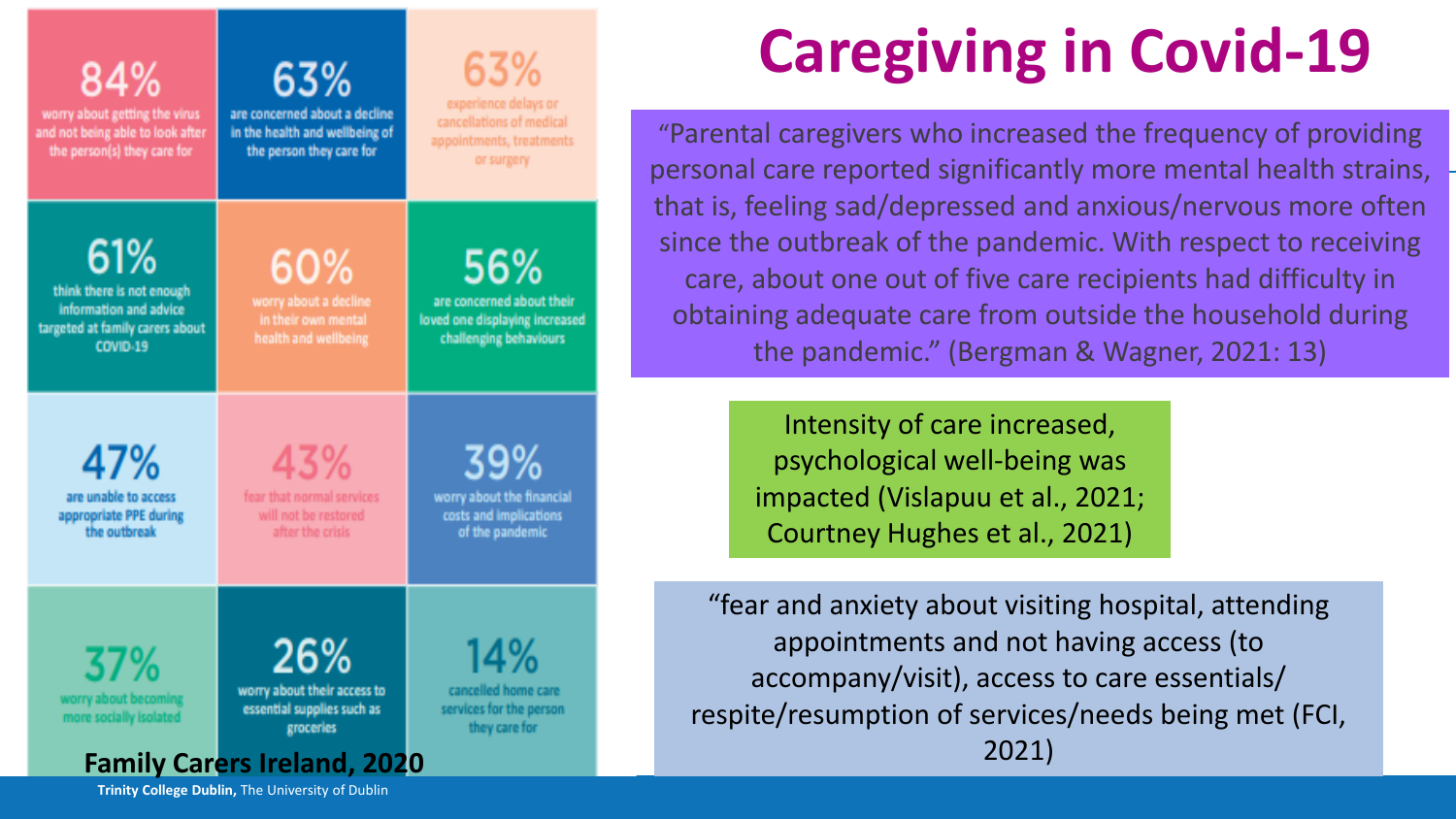## **Methodology**

**Qualitative methodology:** Semi-structured interviews and use of a modified photovoice approach

**Ethics** from Faculty of Health Sciences Research Ethics (TCD)

**Data collection:** via FCI as gate keeper. Information and invite via regional care support managers.

**Interviews:** n=15 a) interviews took place From 22<sup>nd</sup> Sept – 18<sup>th</sup> November, 2021, b) Gender divide: 14 Female, 1 Male, c) age range of caregiver: 39-68 years and care recipients: 8-82 years, d) 15 caregivers providing care to 19 care recipients.

Interviews were inputted to NVIVO

Analysis using Braun & Clarke (2006: 2021; 2022) [This Photo](http://www.thebluediamondgallery.com/handwriting/m/methodology.html) by Unknown Author is licensed under [CC BY-SA](https://creativecommons.org/licenses/by-sa/3.0/)

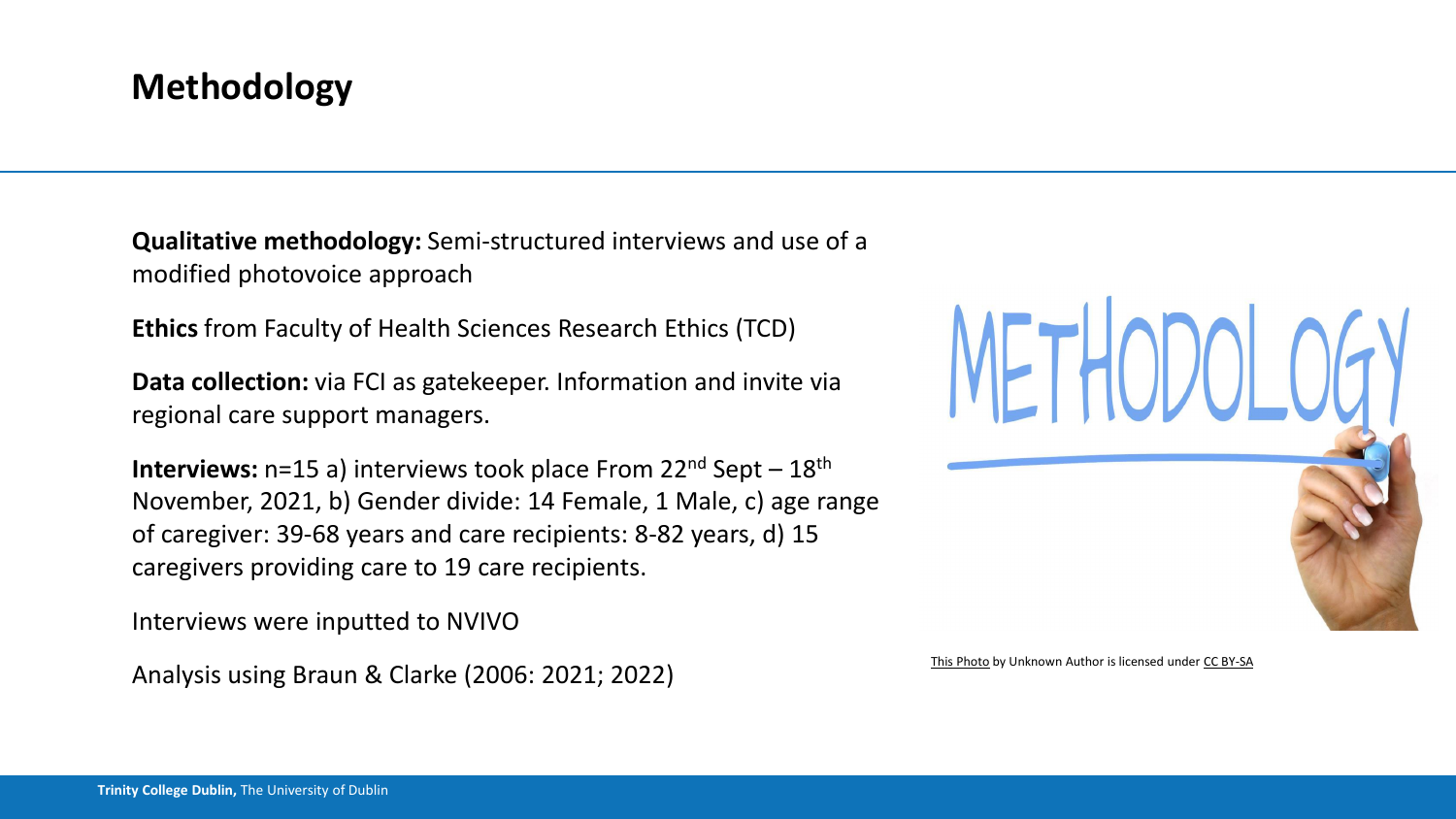## **Preliminary comments on findings**

#### **Caregivers demand services/help**

– Caregivers are in crisis

### **The devastating impact of school closures on family life**

- Special schools for young care recipients must be considered an essential service
- **Several participants highlight the need for a designated person – such as an information officer to be appointed to each caregiver/family**
- Caregivers need to know what services are at their disposal – They are left to fend for themselves.